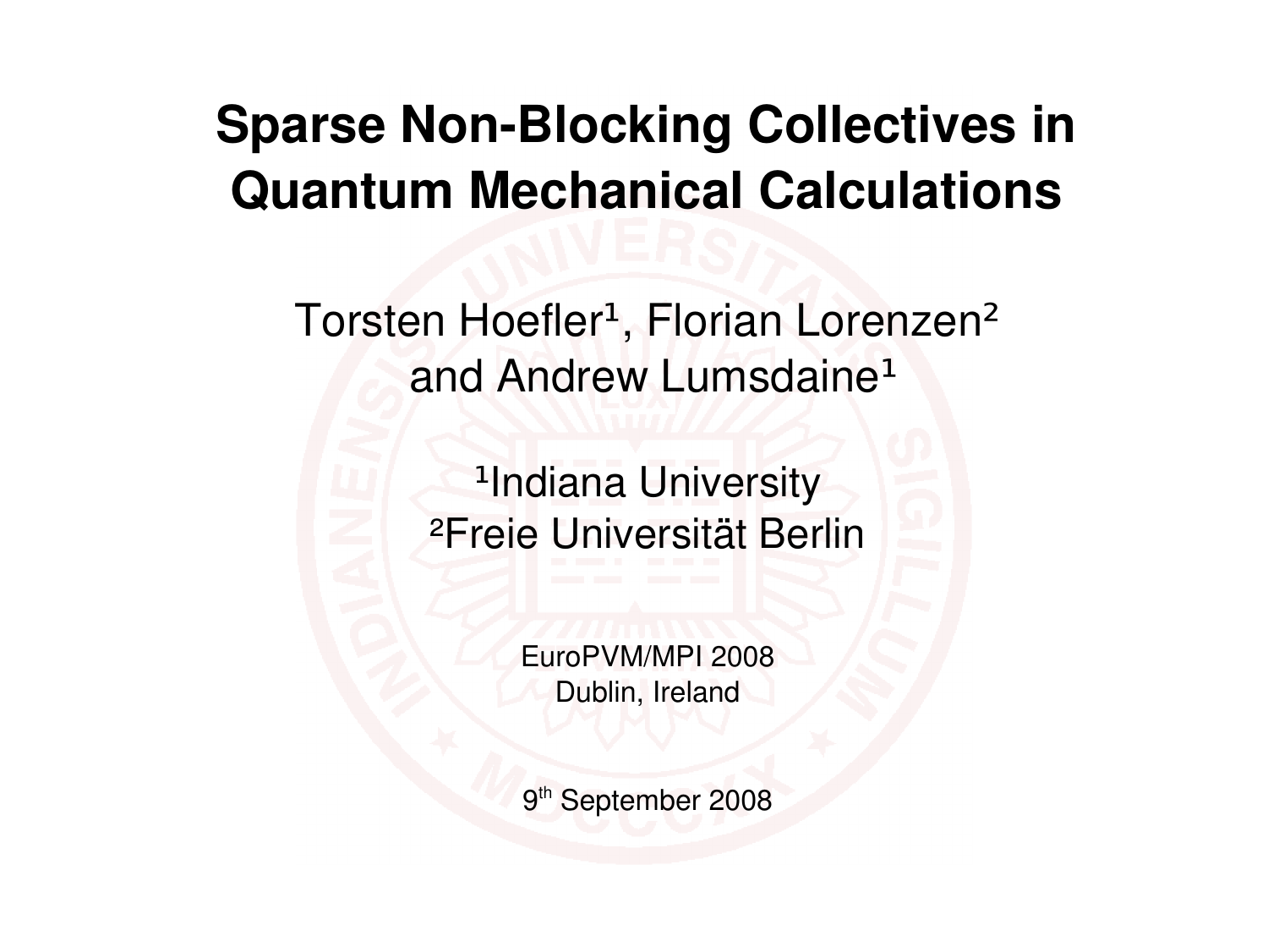#### **Ab-Initio Calculations**

- important for nano and material sciences
- model physical processes with Schrödinger equation
- DFT is computationally feasible method to solve it
- solve static and time-dependent Kohn-Sham equations:

 $H \varphi_i = \varepsilon_j \varphi_j$ *i* ∂ ∂ *t*  $\varphi_j(t)$ =*H*(*t*) $\varphi_j(t)$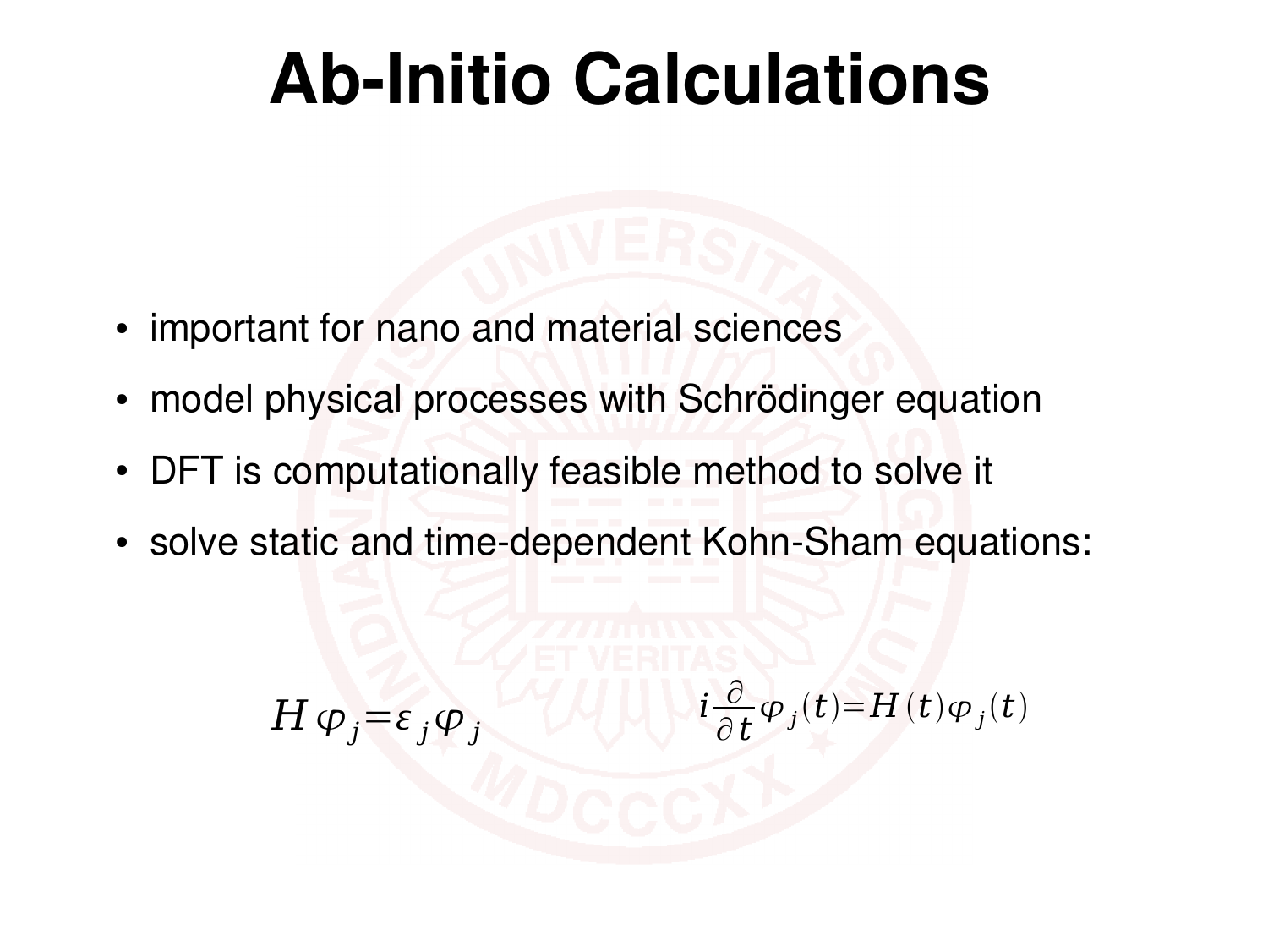#### **The Problem**

• two Eigenvalue problems:

 $H \varphi_j = \varepsilon_j \varphi_j$  is solved by iterative diagonalization  $i\frac{\partial}{\partial t}\varphi_j(t)=H(t)\varphi_j(t)$  is solved by evolving  $\varphi_j(t)$  in time ∂ ∂ *t*  $\varphi_j(t) = H(t) \varphi_j(t)$  is solved by evolving  $\varphi_j(t)$ 

• H is the Hamiltonian operator:

$$
H = -\frac{1}{2}\nabla^2 + V
$$

• where V is the atomic potential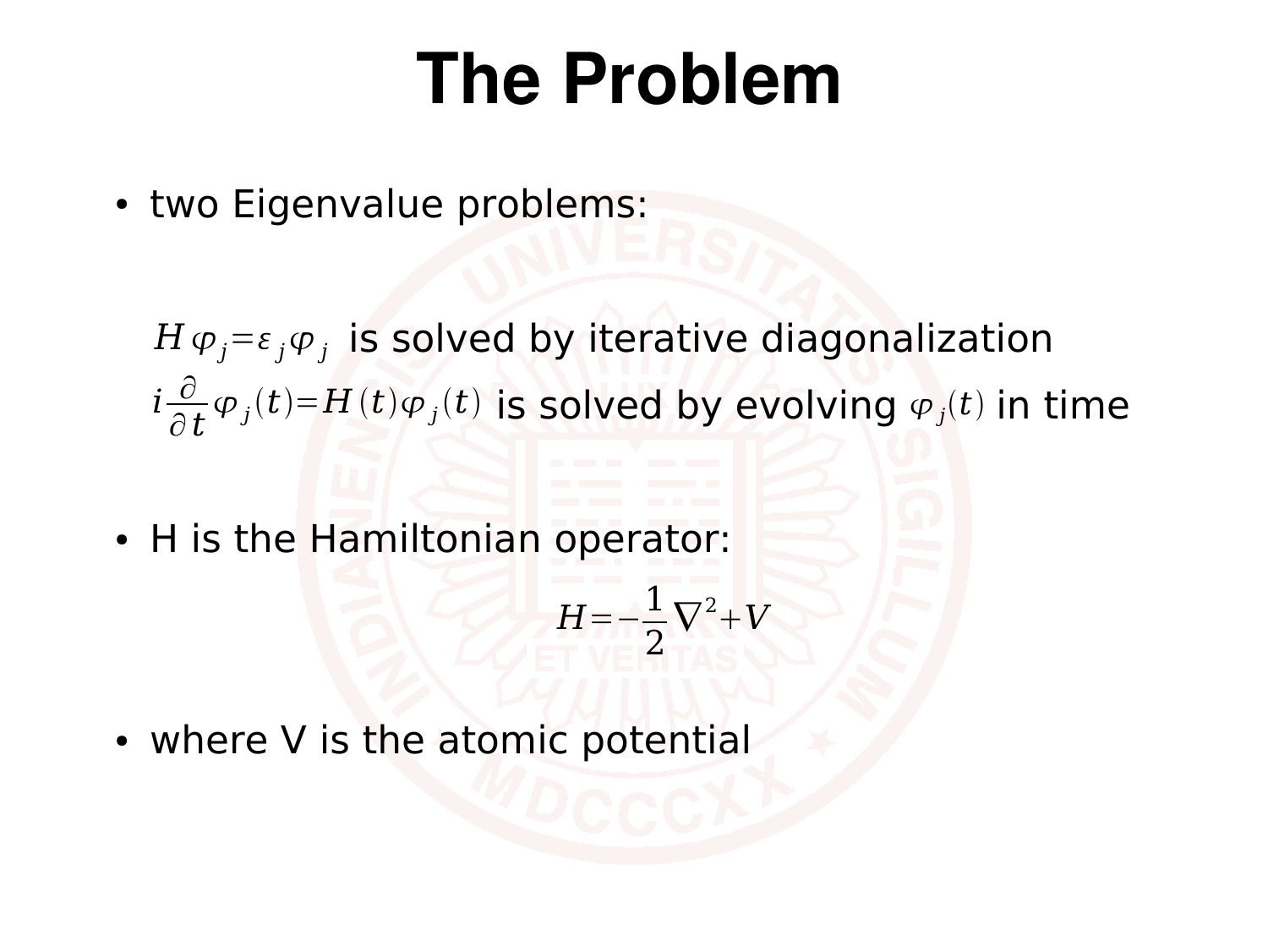# **Representing the Problem**

- essential operation is  $H\varphi_j$
- φ is represented as finite difference grid in 3ddomain
- domain decomposition by distributing  $φ$

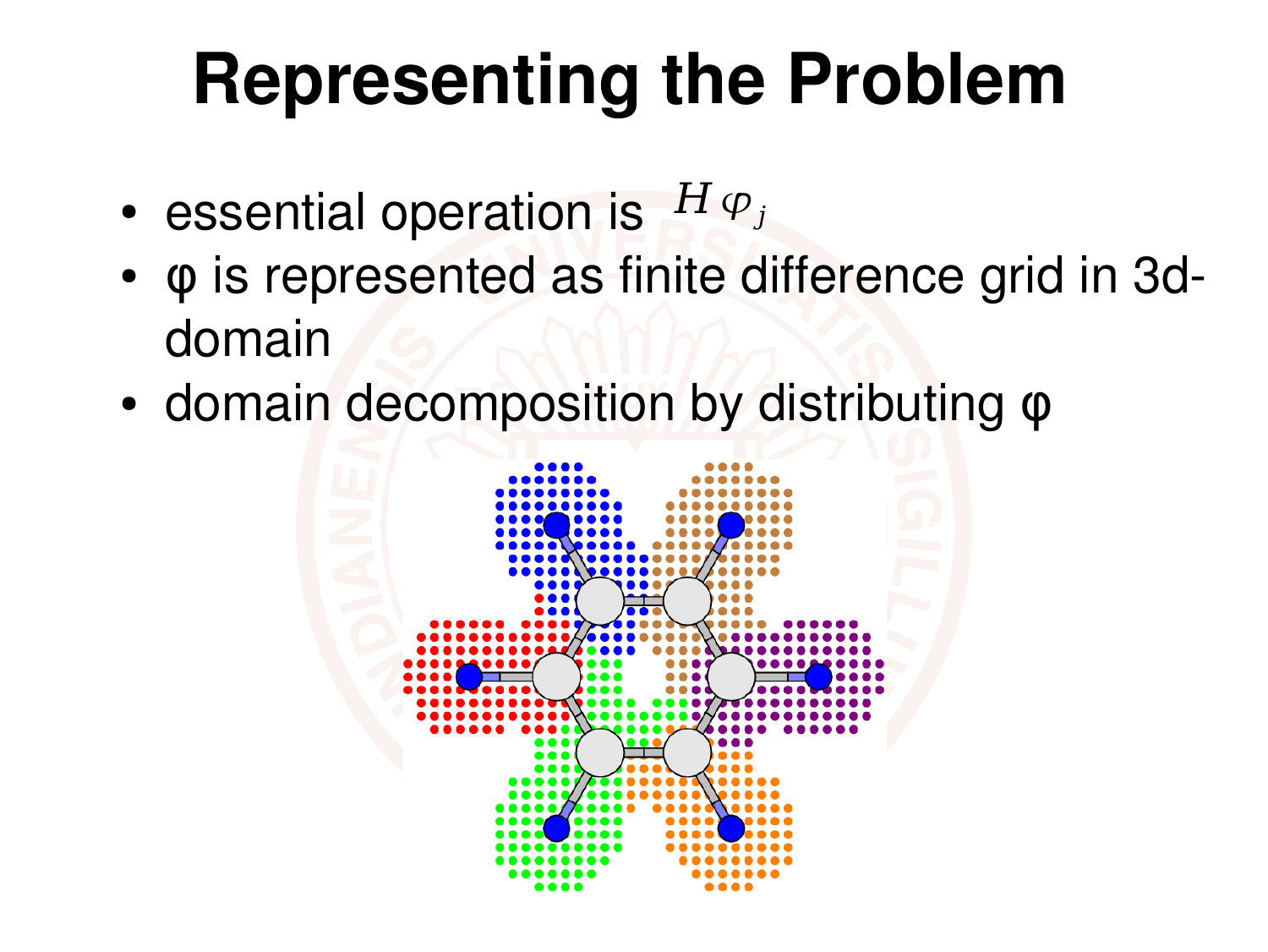### **Representing the Hamiltonian**

- potential V is diagonal matrix,  $V\varphi_j$  can be applied locally
- $\bullet$   $\nabla^2$  needs a finite difference stencil (exchange boundaries)

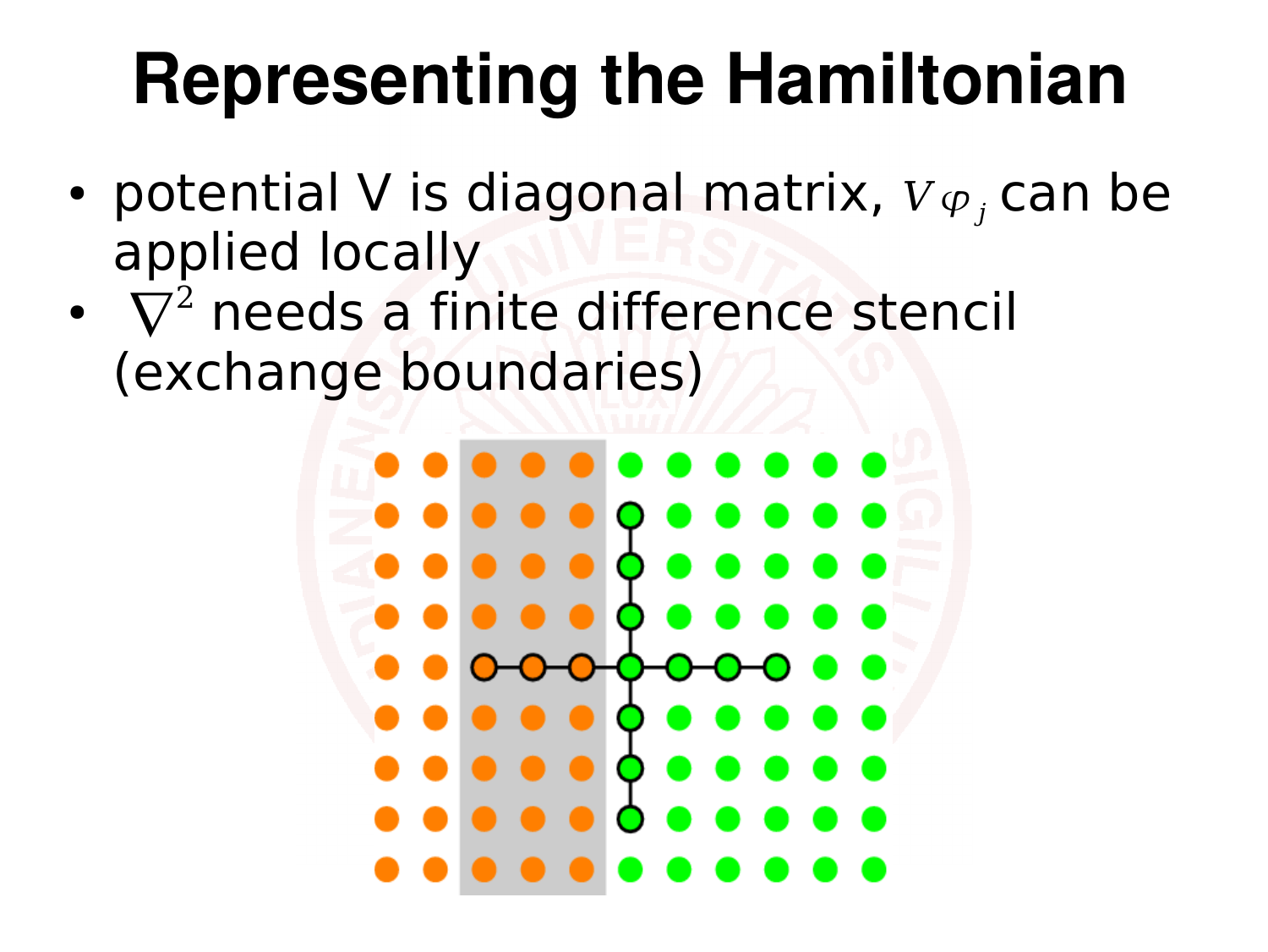# Application of  $H \varphi_j$

- 1. exchange boundary values
- 2. apply kinetic energy operator −
- 3. apply potential  $\varphi+V\varphi$

We analyze communication of boundary values!

(Other communications (e.g. check for convergance) remain untouched!)

1

 $\nabla^2$ 

2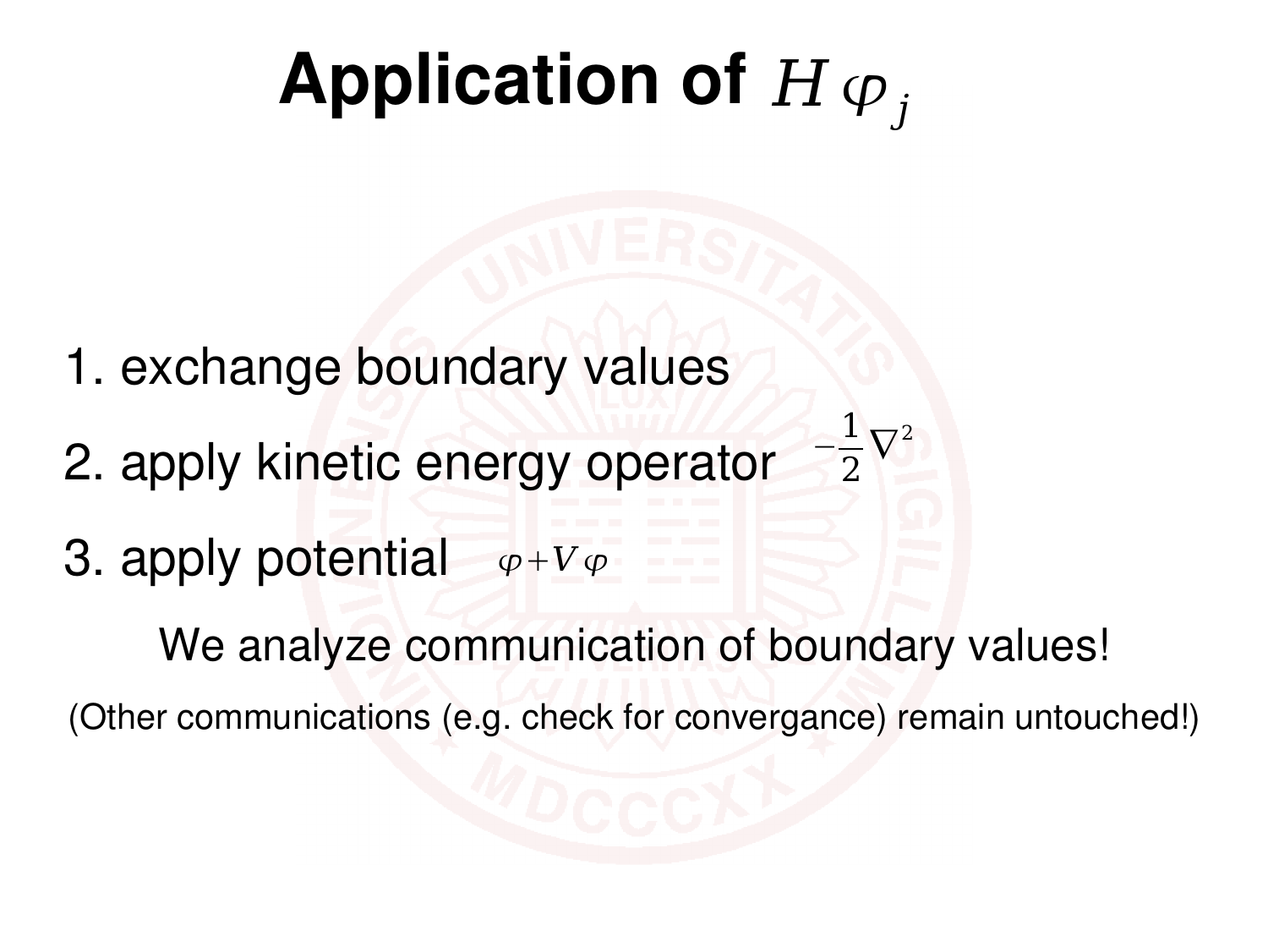### **Parallel Implementation**

- METIS is used to obtain "balanced" partition
- communication overhead of  $H\varphi_j$  is dominated by nearest neighbor exchange
- assume NP points, nearly optimal decomposition
- P processors N points per process
- "volume" per node V = N
- points to be communicated are in:  $V$ <sub>d</sub>−*V*

 $p(P) = \alpha d^3 + \beta d^2 \sqrt{V(P)} + \gamma d^2$ 3  $\sqrt[3]{V(P)}^2$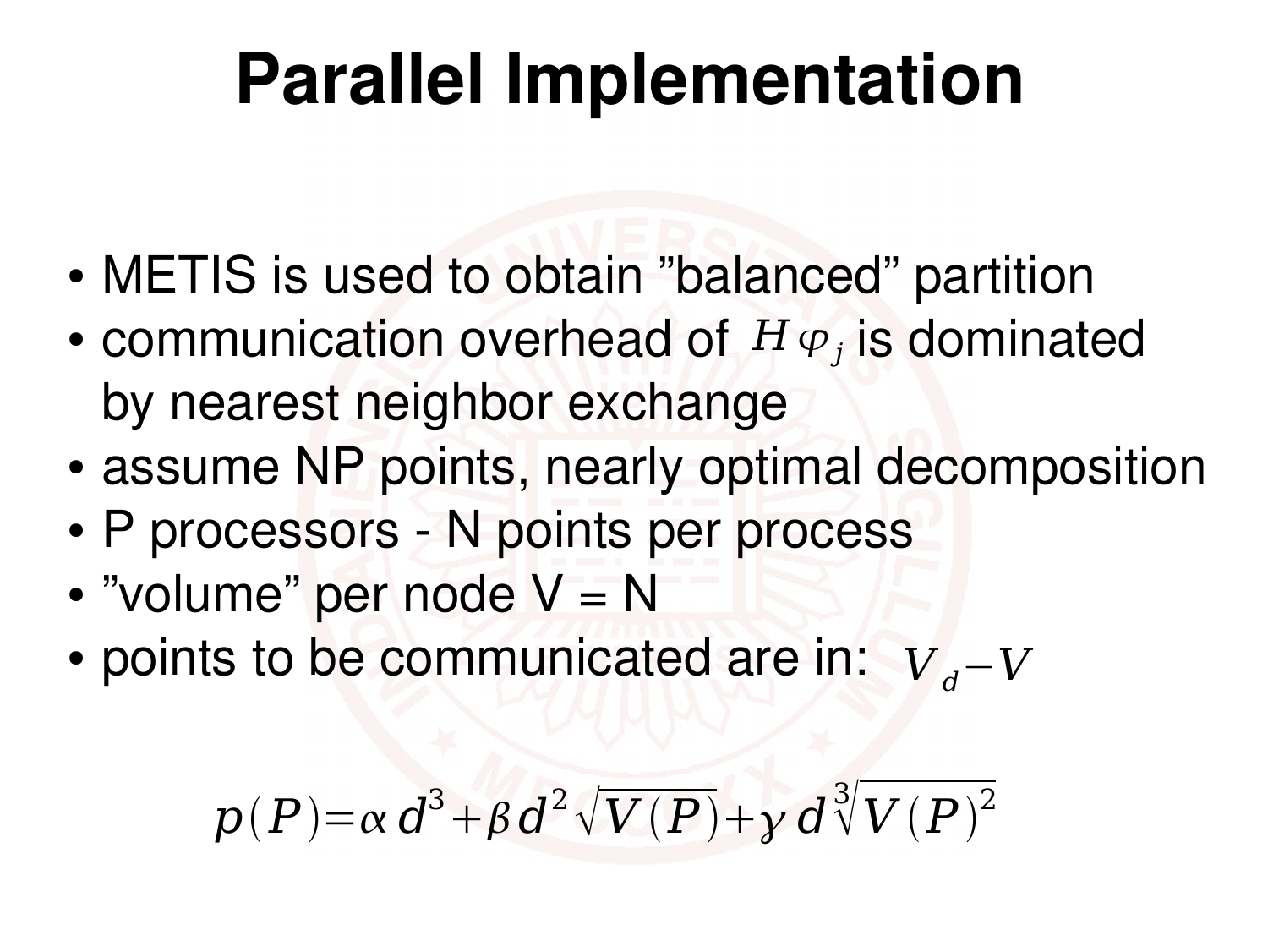# **Example**

- 2-dimensional simplified (square) example
- extending V by d
- proportional to  $d^2$  (red) and  $d\sqrt{V}$
- 3<sup>rd</sup> dimension would add d 3  $\sqrt[3]{V(P)^2}$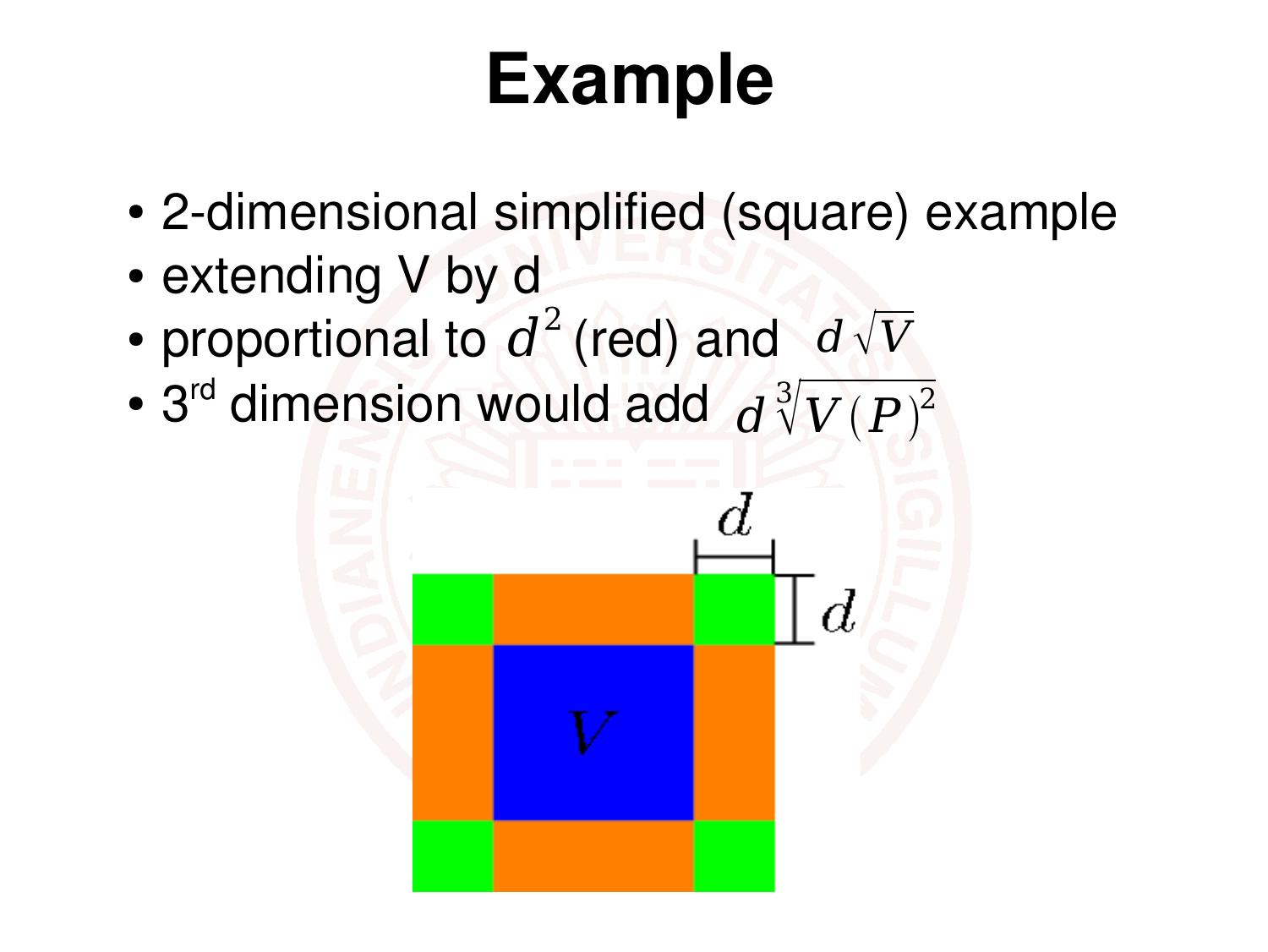### **Model and Reality**

• fitting Li+H measurement to equation

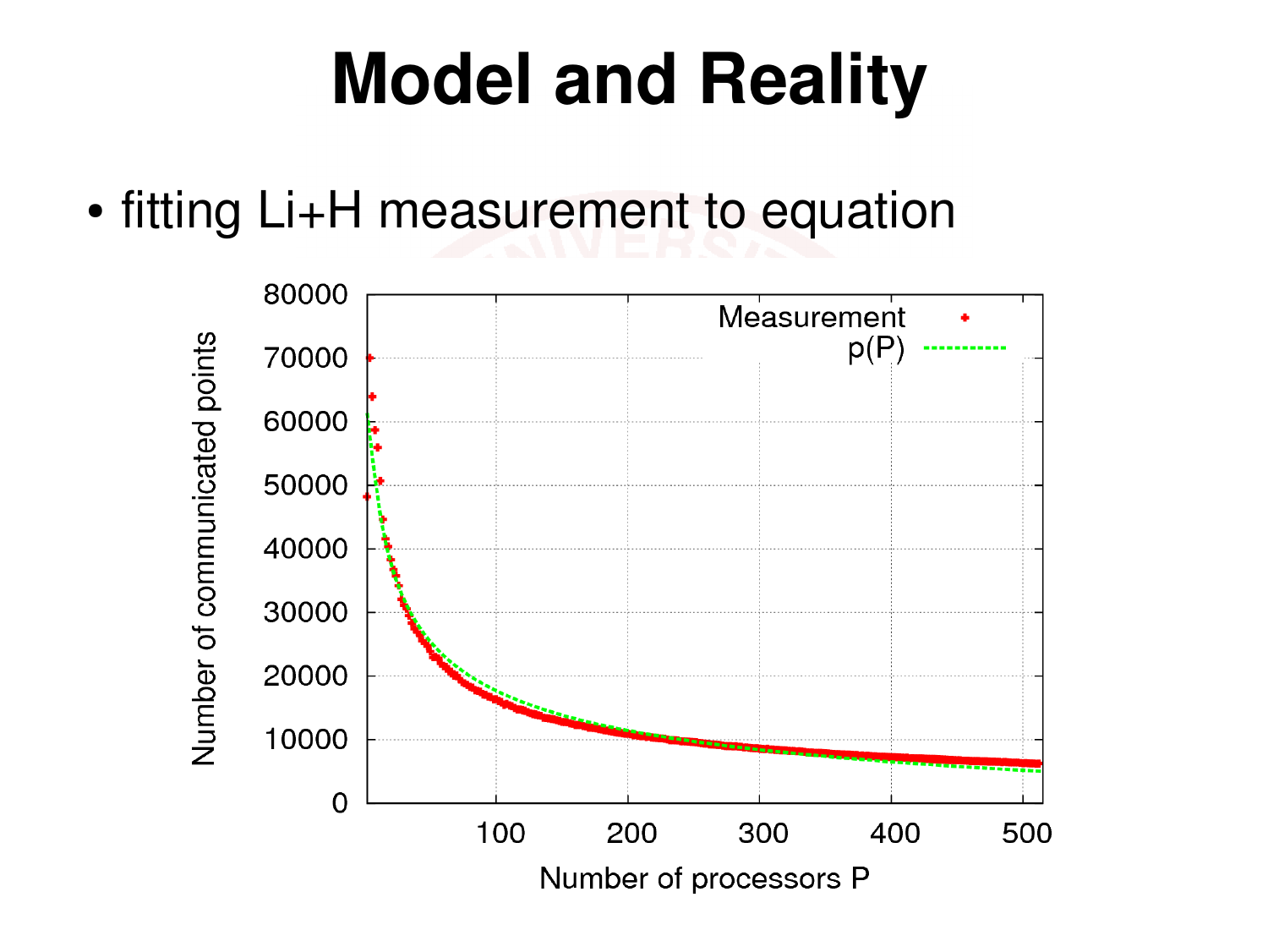### **Number of Neighbors**

• second important parameter: number of neighbors

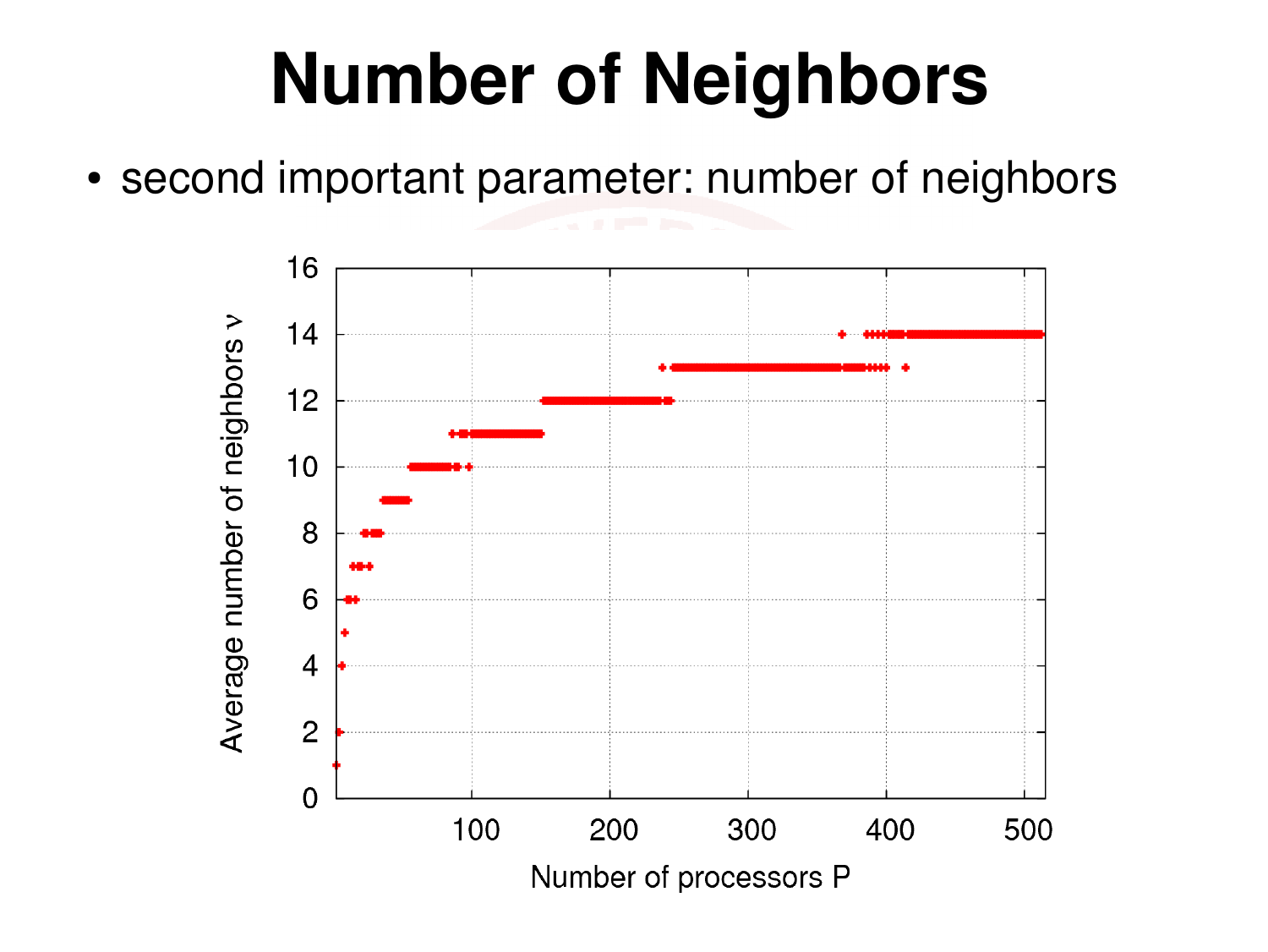#### **Computation and Communication Complexity**

- number  $v$  stays clearly below P for large P
- for truly minimum surfaces maximum of 12 neighbors



• applying LogGP model to assess overhead:

 $t_{comm} = L + o \nu + g(\nu - 1) + G(\nu * 8p(P))$ 

• computation and communication have similar scaling!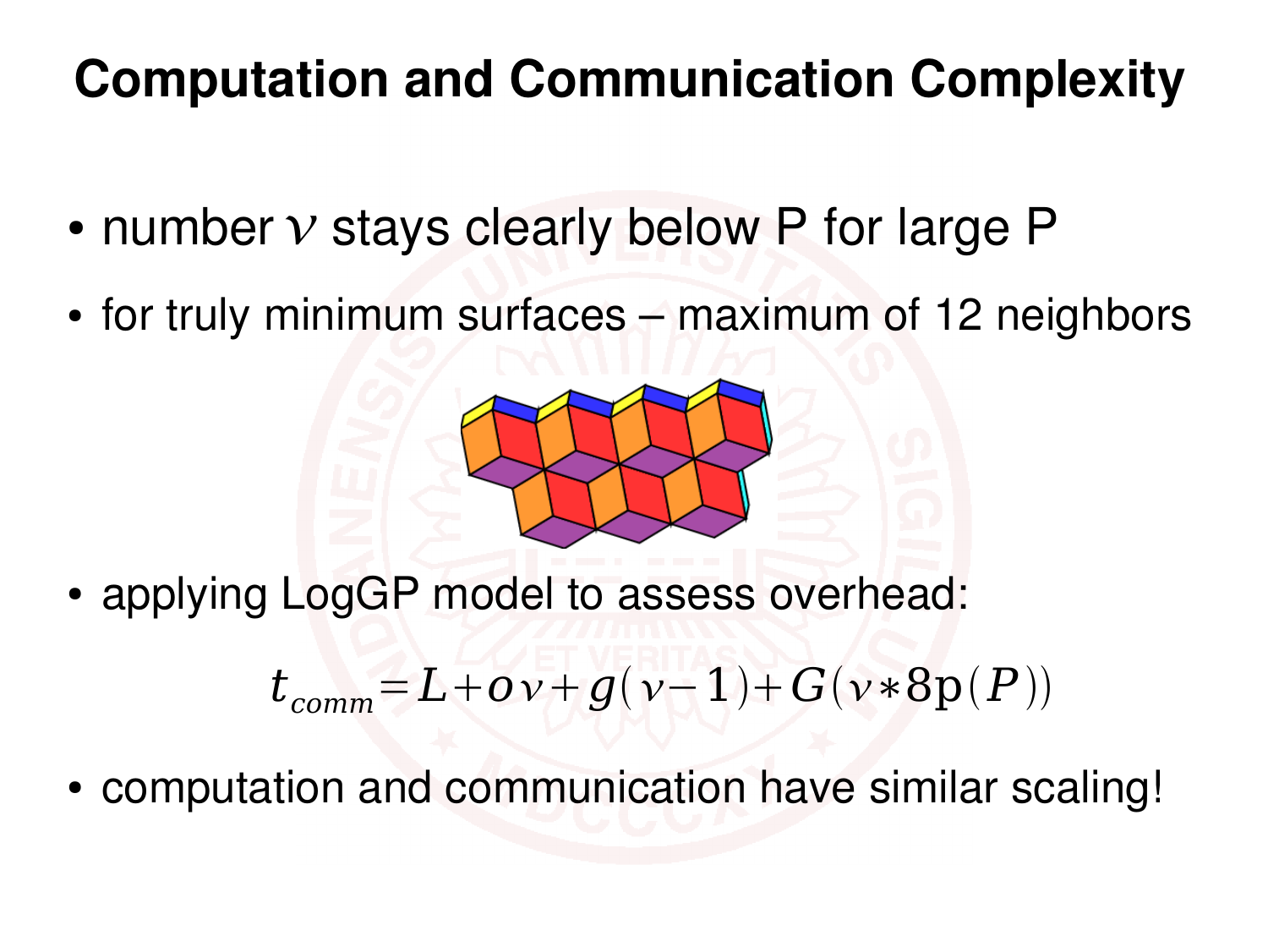#### **Practical Considerations**

- benchmarking Octopus on 16 processors
	- 13% overhead due to 8-bytes MPI Allreduce
	- 8.2% overhead due to MPI\_Alltotally
- what can we optimize?
	- neighbor exchange can be overlapped
	- eliminate MPI\_Alltoally but retain collectives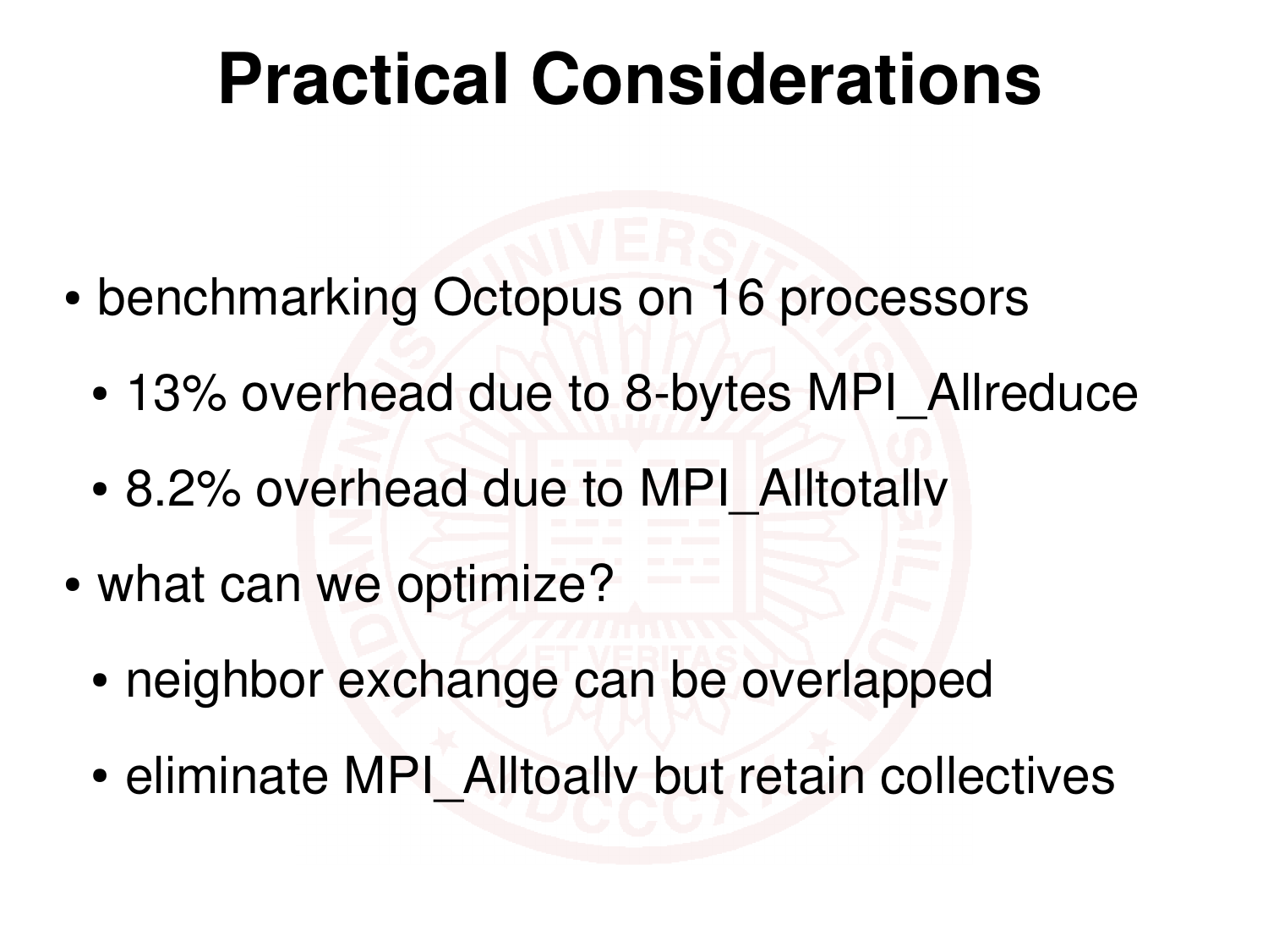# **Non-blocking Collectives**

- trivial change from MPI\_Alltoallv
- move NBC Wait as far back as possible:

- 1. exchange boundary values NBC\_Ialltoallv()
- 2. apply kinetic energy (inner points) <sub>Фj</sub>− 1 2  $\nabla^2\varphi^{inner}_j$
- 3. apply potential  $\phi+V\phi$
- 4. NBC\_Wait()
- 5. apply kinetic energy (edge points)  $\varphi_j$ − 1 2  $\nabla^2\varphi^{outer}_j$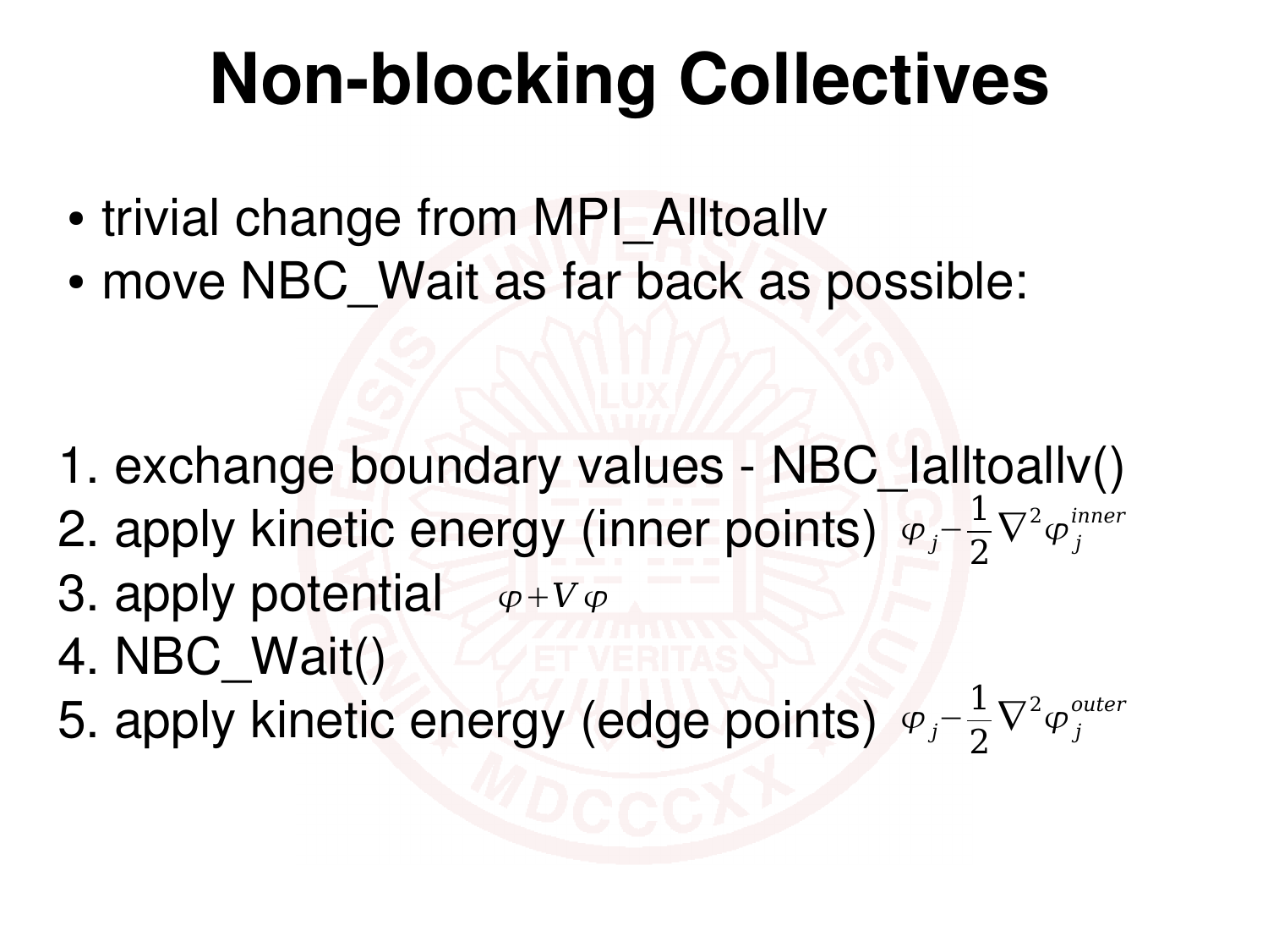### **Problems with Alltoallv**

MPI ALLTOALLV(SBUF, SCOUNTS, SDISPLS, STYPE, RBUF, RCOUNTS, RDISPLS, RTYPE, COMM, IERROR)

- maximum number of neighbors is limited
- Alltoally assumes rather dense communication
- four P-element arrays need to be written/read
- obvious scalability/memory overhead issues
- hard to program (store/build arrays)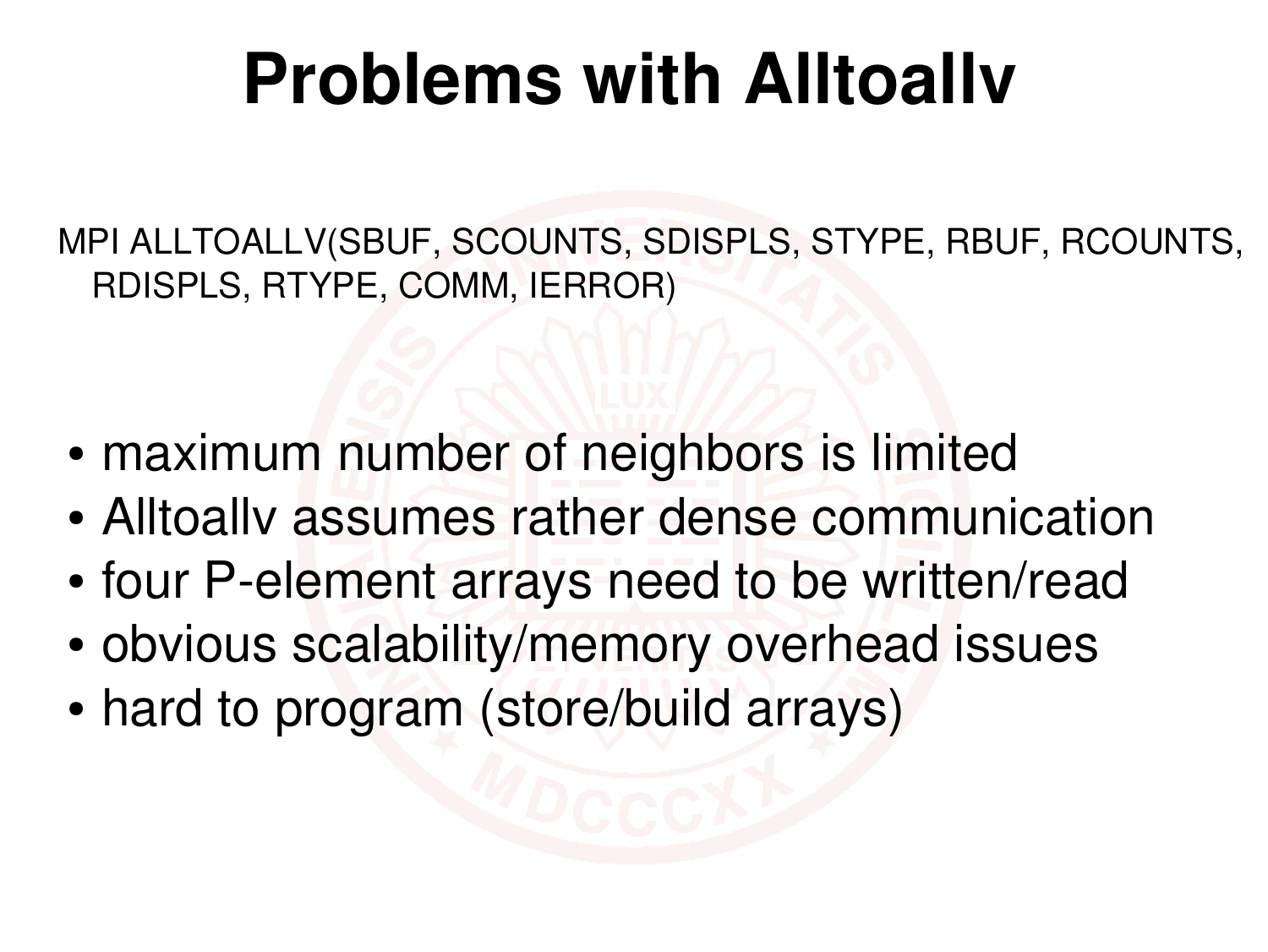# **Topological Collectives**

NBC\_NEIGHBOR\_XCHG(SBUF, SCOUNTS, STYPE, RBUF, RCOUNTS, RTYPE, COMM, IERROR)

- sends and receives data only with neighbors
- counts-array have only nneighbors elements
- no scalability problem
- needs to create graph topology (easy with METIS)
- graph enables reordering and other optimizations
- extension of a well-known MPI topology feature
- MPI-1 graph interface has scalability issues
	- ➔ simple MPI2.2 proposal to fix them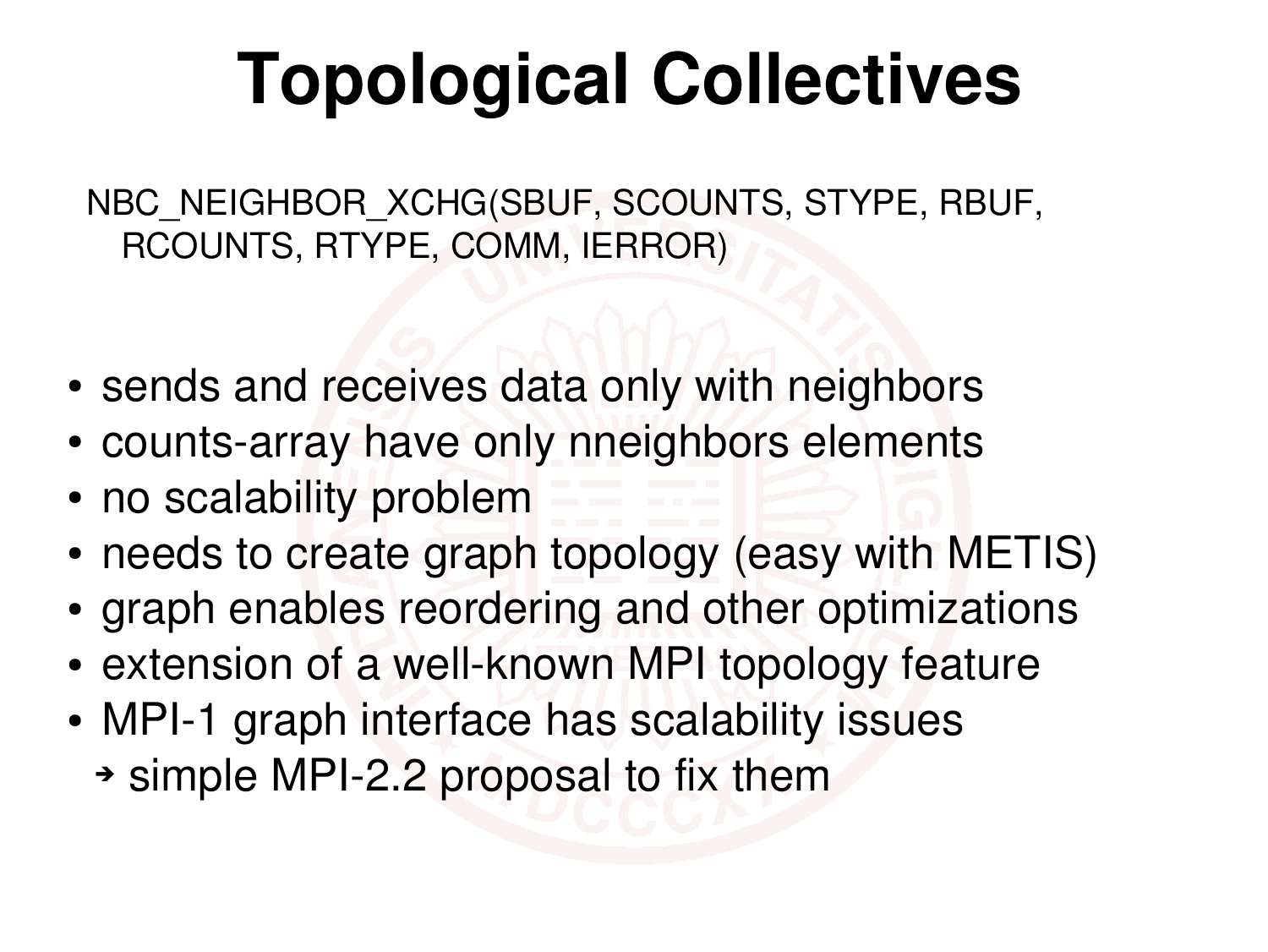#### **Performance - Microbenchmarks**

- 64 processes on 16 nodes (4 cores per node)
- LibNBC 1.0 (IB optimized, not threaded)

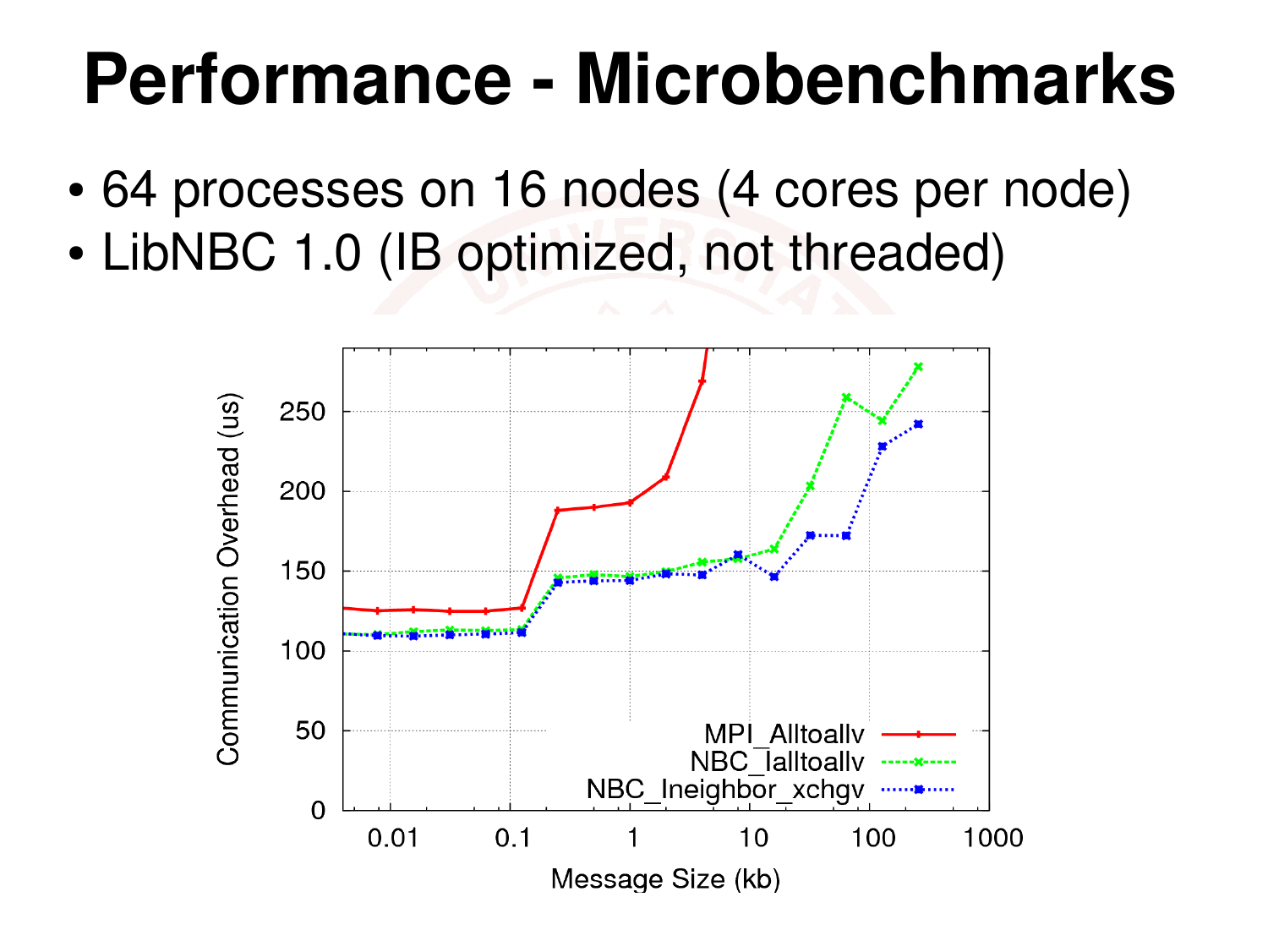# **Application Performance**

- ground state calculation of Lithium and Hydrogen atoms
- overhead varies between 22% and 25% on 4-16 nodes